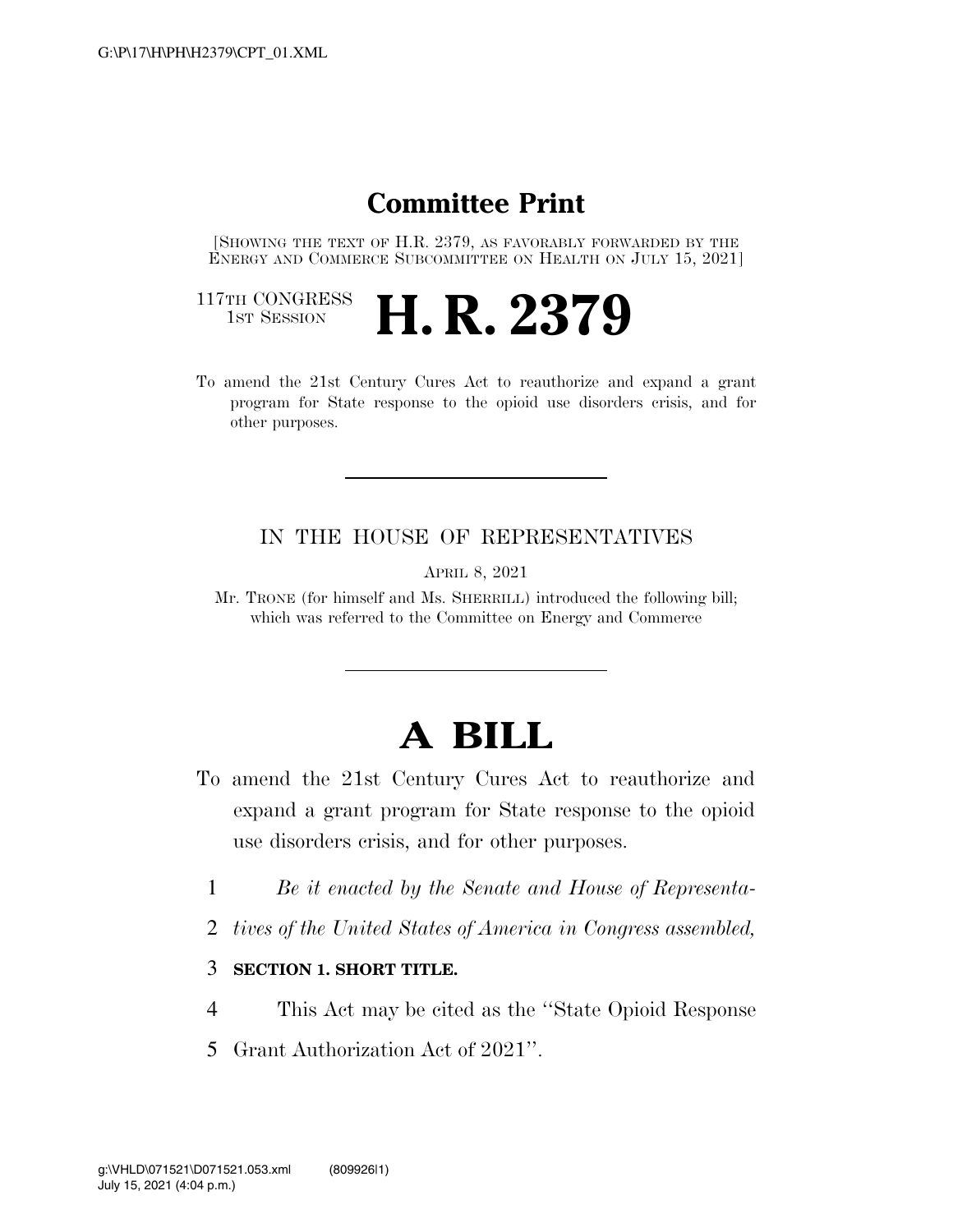|    | 1 SEC. 2. GRANT PROGRAM FOR STATE AND TRIBAL RE-      |
|----|-------------------------------------------------------|
| 2  | SPONSE TO OPIOID AND STIMULANT USE AND                |
| -3 | <b>MISUSE.</b>                                        |
| 4  | Section 1003 of the 21st Century Cures Act (42)       |
|    | 5 U.S.C. 290ee–3 note) is amended to read as follows: |

## **''SEC. 1003. GRANT PROGRAM FOR STATE AND TRIBAL RE- SPONSE TO OPIOID AND STIMULANT USE AND MISUSE.**

 ''(a) IN GENERAL.—The Secretary of Health and Human Services (referred to in this section as the 'Sec- retary') shall carry out the grant program described in subsection (b) for purposes of addressing opioid and stim- ulant use and misuse, within States, Indian Tribes, and populations served by Tribal organizations and Urban In-dian organizations.

- ''(b) GRANTS PROGRAM.—
- 17 "(1) In GENERAL.—Subject to the availability of appropriations, the Secretary shall award grants to States, Indian Tribes, Tribal organizations, and Urban Indian organizations for the purpose of ad- dressing opioid and stimulant use and misuse, within such States, such Indian Tribes, and populations served by such Tribal organizations and Urban In- dian organizations, in accordance with paragraph (2).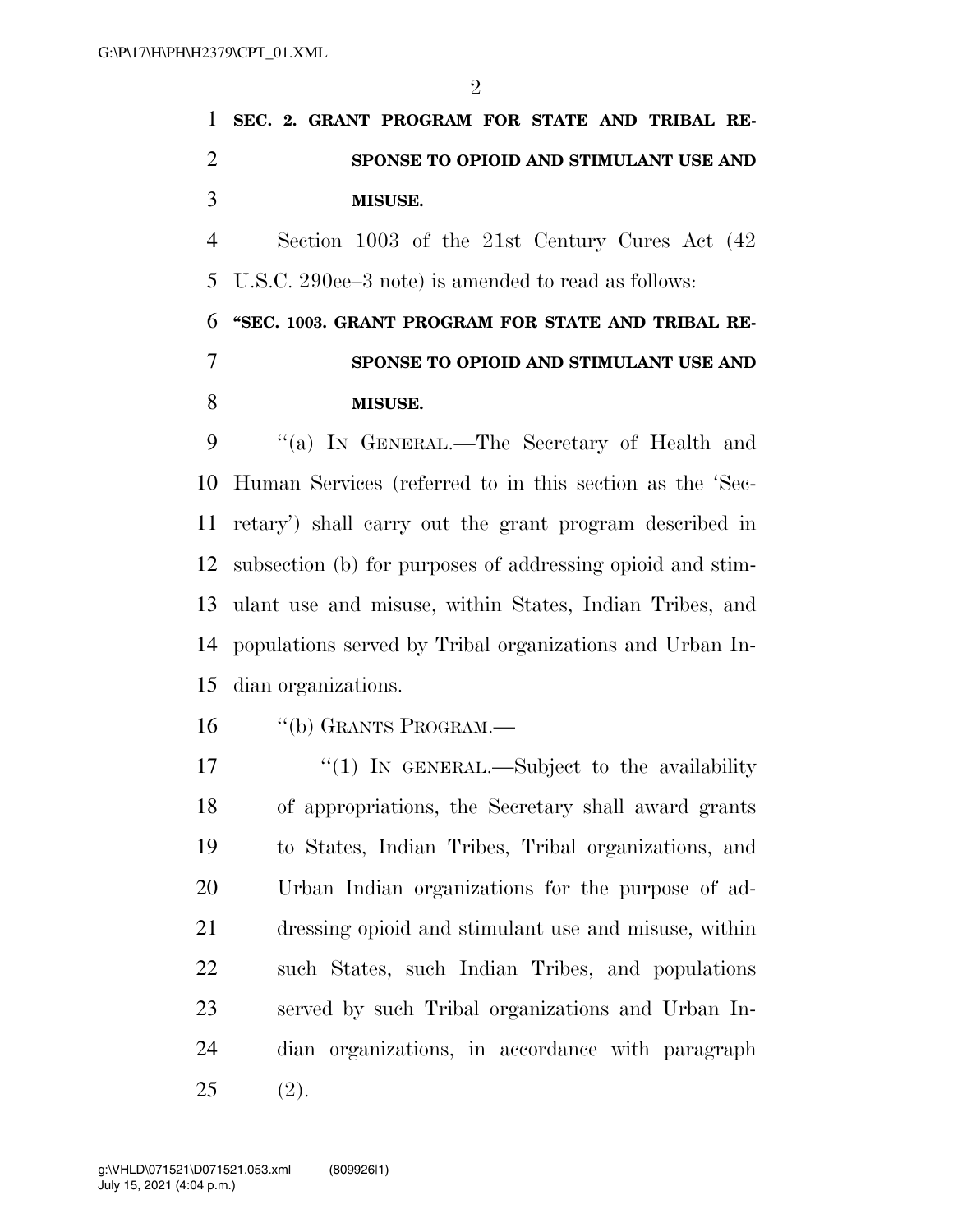| $\mathbf{1}$   | "(2) MINIMUM ALLOCATIONS; PREFERENCE.-             |
|----------------|----------------------------------------------------|
| $\overline{2}$ | In determining grant amounts for each recipient of |
| 3              | a grant under paragraph (1), the Secretary shall—  |
| $\overline{4}$ | $\lq\lq$ ensure that each State receives not       |
| 5              | less than $$4,000,000;$ and                        |
| 6              | "(B) give preference to States, Indian             |
| $\tau$         | Tribes, Tribal organizations, and Urban Indian     |
| 8              | organizations whose populations have an inci-      |
| 9              | dence or prevalence of opioid use disorders that   |
| 10             | is substantially higher relative to the popu-      |
| 11             | lations of other States, other Indian Tribes,      |
| 12             | Tribal organizations, or Urban Indian organiza-    |
| 13             | tions, as applicable.                              |
| 14             | $``(3)$ FORMULA METHODOLOGY.—                      |
| 15             | "(A) IN GENERAL.—Before publishing a               |
| 16             | funding opportunity announcement with respect      |
| 17             | to grants under this section, the Secretary        |
| 18             | shall—                                             |
| 19             | $``(i)$ develop a formula methodology to           |
| <b>20</b>      | followed in allocating grant<br>funds<br>be        |
| 21             | awarded under this section among grant-            |
| 22             | ees, which includes performance assess-            |
| 23             | ments for continuation awards; and                 |
| 24             | "(ii) not later than 30 days after de-             |
| 25             | veloping the formula methodology under             |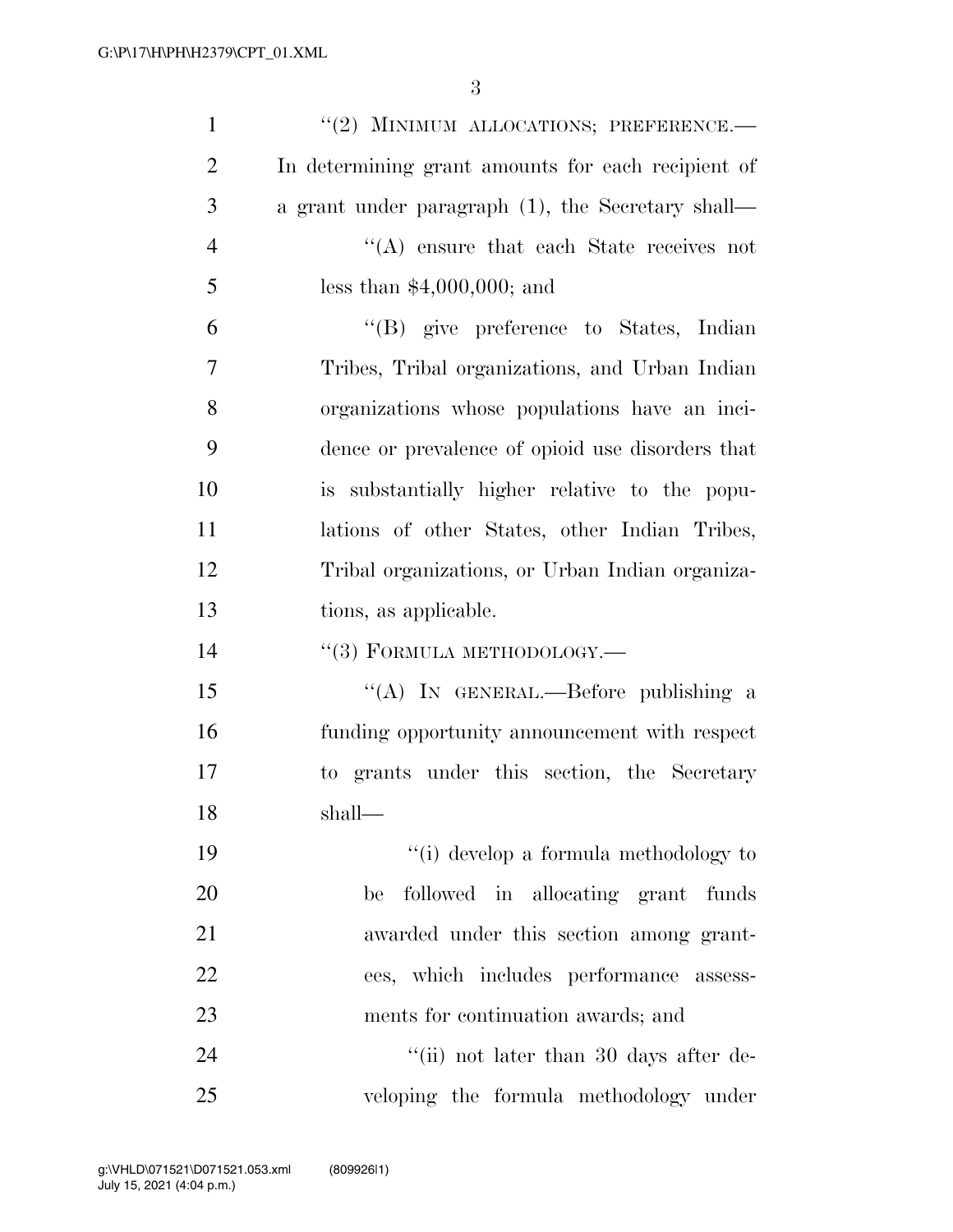| $\mathbf{1}$   | clause (i), submit the formula methodology               |
|----------------|----------------------------------------------------------|
| $\overline{2}$ | $to-$                                                    |
| 3              | $\lq\lq$ (I) the Committee on Energy                     |
| $\overline{4}$ | and Commerce and the Committee on                        |
| 5              | Appropriations of the House of Rep-                      |
| 6              | resentatives; and                                        |
| $\overline{7}$ | $\lq\lq$ (II) the Committee on Health,                   |
| 8              | Education, Labor, and Pensions and                       |
| 9              | the Committee on Appropriations of                       |
| 10             | the Senate.                                              |
| 11             | "(B) REPORT.—Not later than two years                    |
| 12             | after the date of the enactment of the State             |
| 13             | Opioid Response Grant Authorization Act of               |
| 14             | 2021, the Comptroller General of the United              |
| 15             | shall submit to the Committee<br>$\mathrm{States}$<br>on |
| 16             | Health, Education, Labor, and Pensions of the            |
| 17             | Senate and the Committee on Energy and Com-              |
| 18             | merce of the House of Representatives a report           |
| 19             | that—                                                    |
| 20             | "(i) assesses how grant funding is al-                   |
| 21             | located to States under this section and                 |
| 22             | how such allocations have changed over                   |
| 23             | time; and                                                |
| 24             | "(ii) assesses how any changes in                        |
| 25             | funding under this section have affected                 |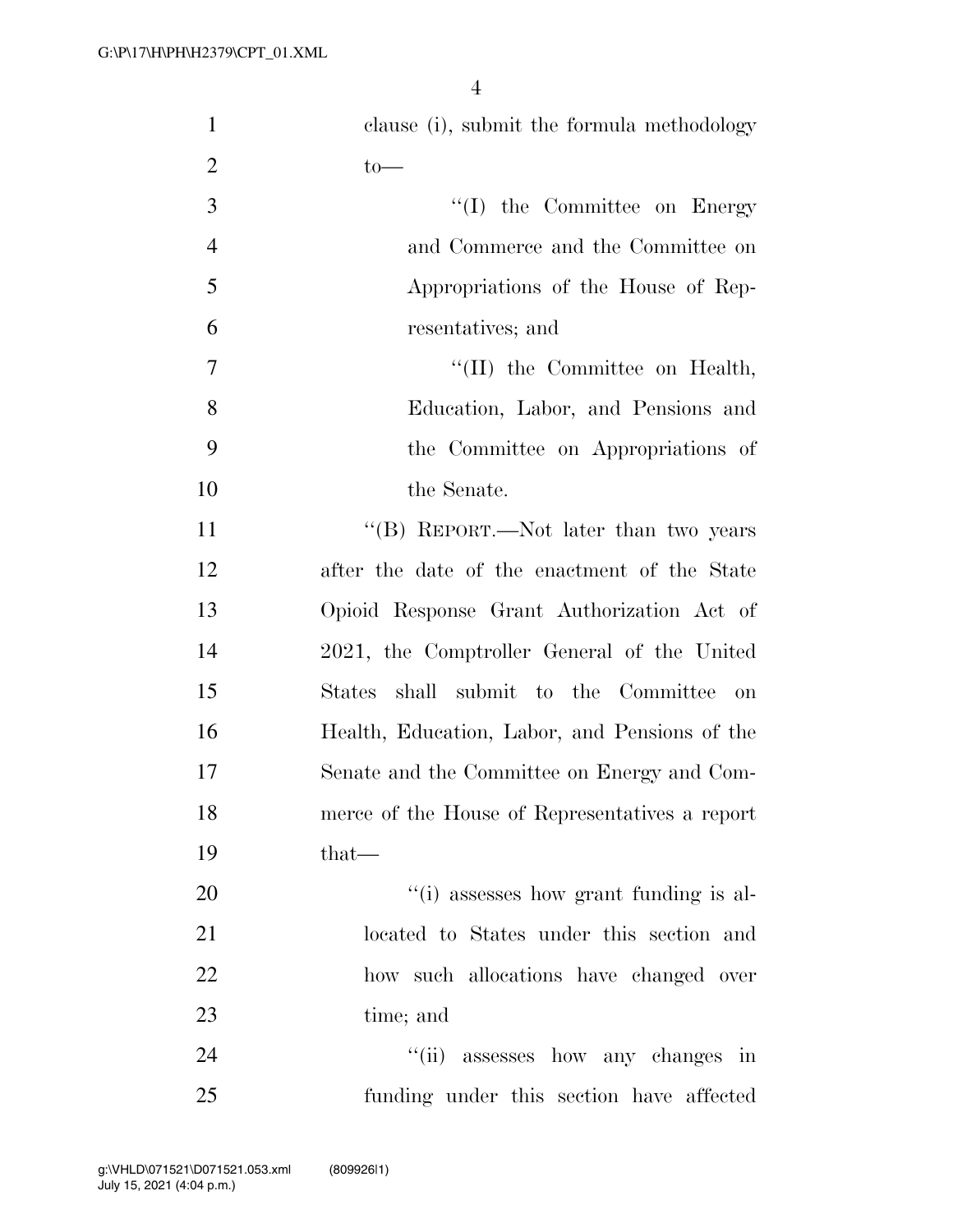|    | the efforts of States to address opioid mis- |
|----|----------------------------------------------|
|    | use; and                                     |
| -3 | "(iii) assesses the use of funding pro-      |
|    | vided through the grant program under        |
|    |                                              |

 this section and other similar grant pro- grams administered by the Substance Abuse and Mental Health Services Admin-istration.

9 "(4) USE OF FUNDS.—Grants awarded under this subsection shall be used for carrying out activi- ties that supplement activities pertaining to opioid and stimulant use and misuse, undertaken by the State agency responsible for administering the sub- stance abuse prevention and treatment block grant under subpart II of part B of title XIX of the Public Health Service Act (42 U.S.C. 300x–21 et seq.), which may include public health-related activities such as the following:

 ''(A) Implementing prevention activities, and evaluating such activities to identify effec- tive strategies to prevent substance use dis-orders.

23 "'(B) Establishing or improving prescrip-tion drug monitoring programs.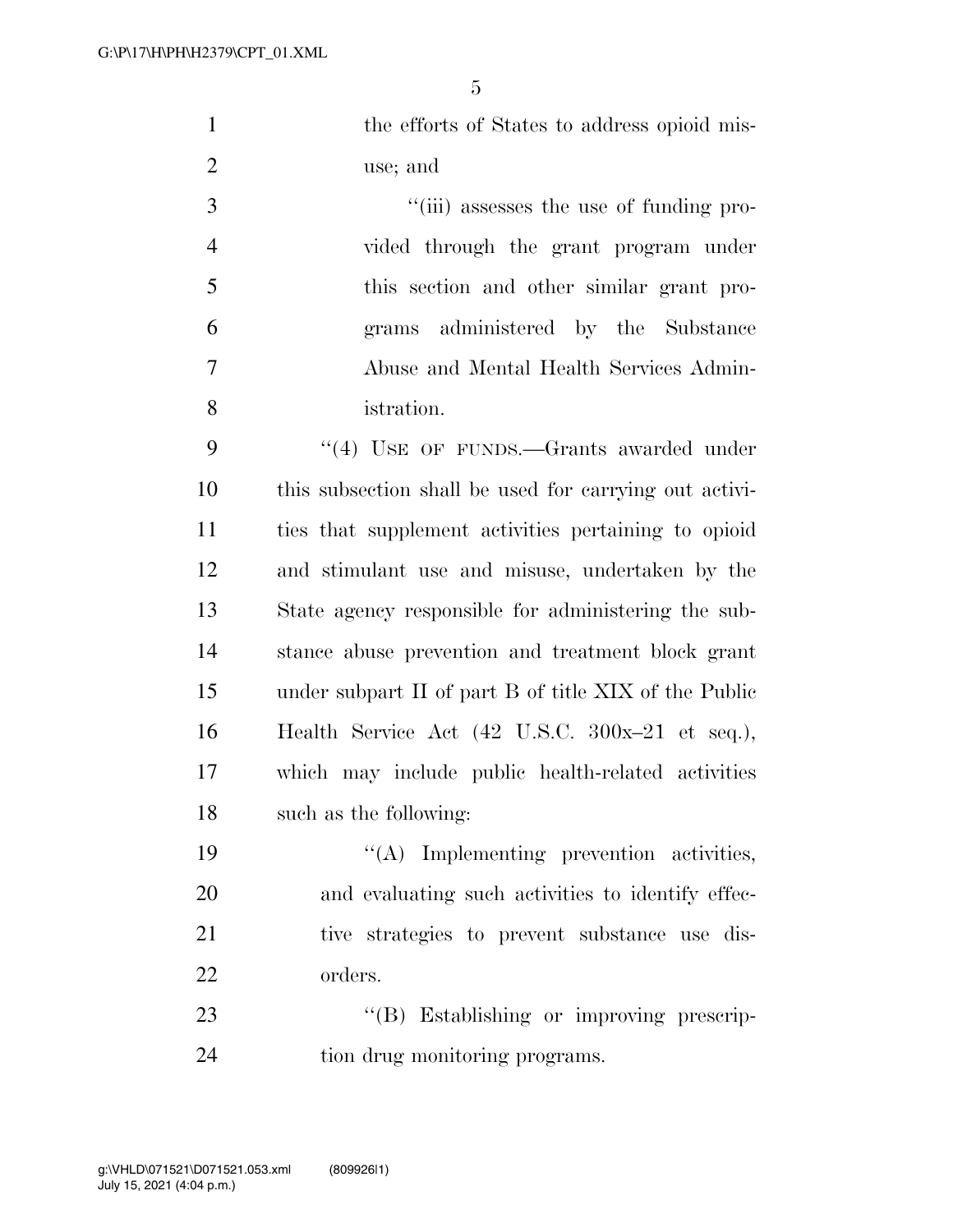| $\mathbf{1}$   | "(C) Training for health care practitioners,     |
|----------------|--------------------------------------------------|
| $\overline{2}$ | such as best practices for prescribing opioids,  |
| 3              | pain management, recognizing potential cases     |
| $\overline{4}$ | of substance use disorders, referral of patients |
| 5              | to treatment programs, preventing diversion of   |
| 6              | controlled substances, and overdose prevention.  |
| $\tau$         | "(D) Supporting access to health care            |
| 8              | services, including—                             |
| 9              | "(i) services provided by federally cer-         |
| 10             | tified opioid treatment programs;                |
| 11             | "(ii) outpatient and residential sub-            |
| 12             | stance use disorder treatment services that      |
| 13             | utilize medication-assisted treatment, as        |
| 14             | appropriate; or                                  |
| 15             | "(iii) other appropriate health care             |
| 16             | providers to treat substance use disorders.      |
| 17             | "(E) Recovery support services, includ-          |
| 18             | $ing$ —                                          |
| 19             | "(i) community-based services that in-           |
| 20             | clude peer supports;                             |
| 21             | "(ii) mutual aid recovery programs               |
| 22             | that support medication-assisted treat-          |
| 23             | ment; or                                         |
| 24             | "(iii) services to address housing               |
| 25             | needs and family issues.                         |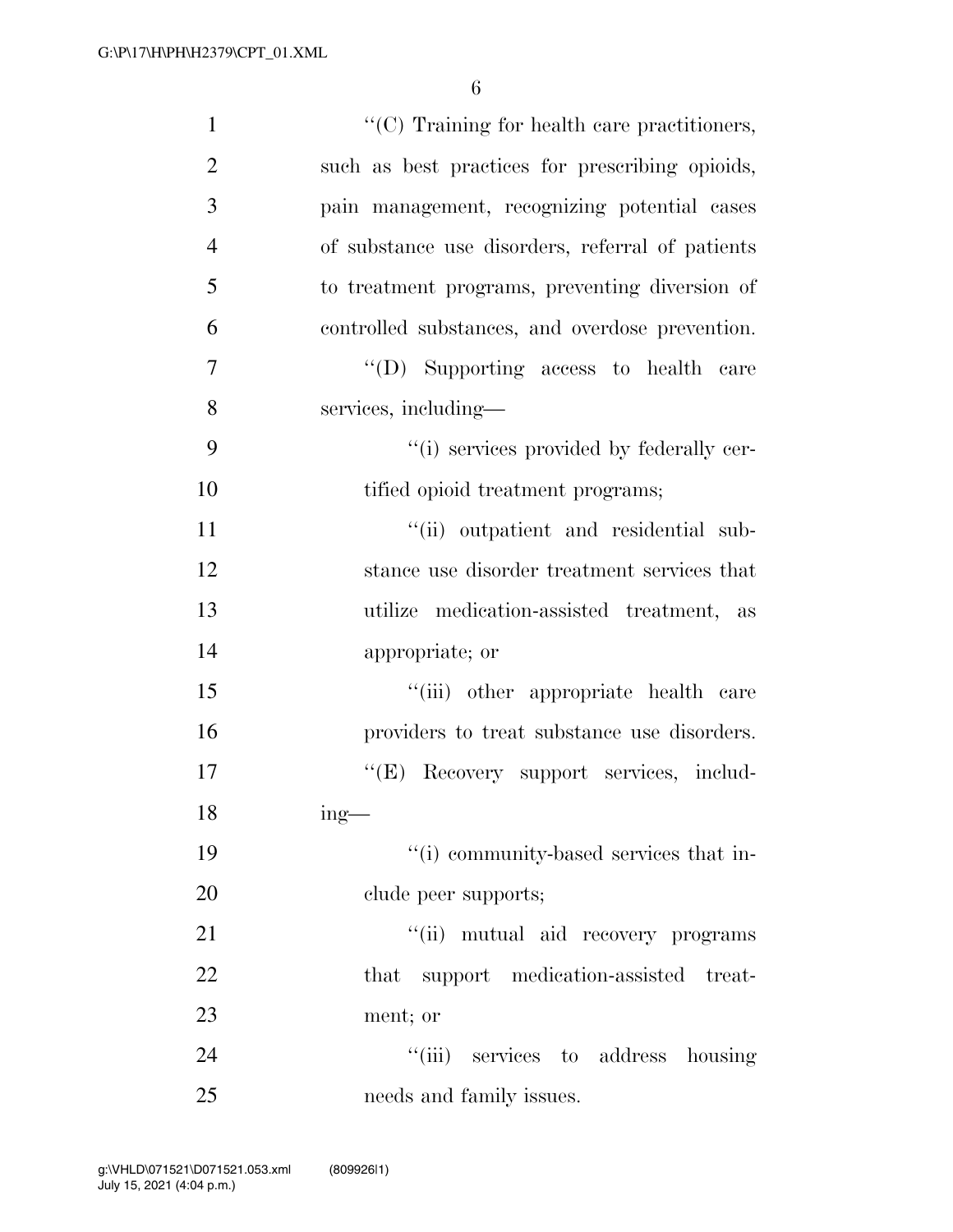1 ''(F) Other public health-related activities, as the State, Indian Tribe, Tribal organization, or Urban Indian organization determines appro- priate, related to addressing substance use dis- orders within the State, Indian Tribe, Tribal or- ganization, or Urban Indian organization, in- cluding directing resources in accordance with local needs related to substance use disorders.  $\cdot$  "(c) ACCOUNTABILITY AND OVERSIGHT.—A State re- ceiving a grant under subsection (b) shall include in re- porting related to substance use disorders submitted to the Secretary pursuant to section 1942 of the Public Health Service Act (42 U.S.C. 300x–52), a description of—  $\frac{1}{2}$  (1) the purposes for which the grant funds re- ceived by the State under such subsection for the preceding fiscal year were expended and a descrip- tion of the activities of the State under the grant; 18 ''(2) the ultimate recipients of amounts pro- vided to the State; and  $\frac{1}{20}$  the number of individuals served through the grant. 22 "(d) LIMITATIONS.—Any funds made available pur- suant to subsection (i)—  $\frac{1}{2}$  (1) notwithstanding any transfer authority in any appropriations Act, shall not be used for any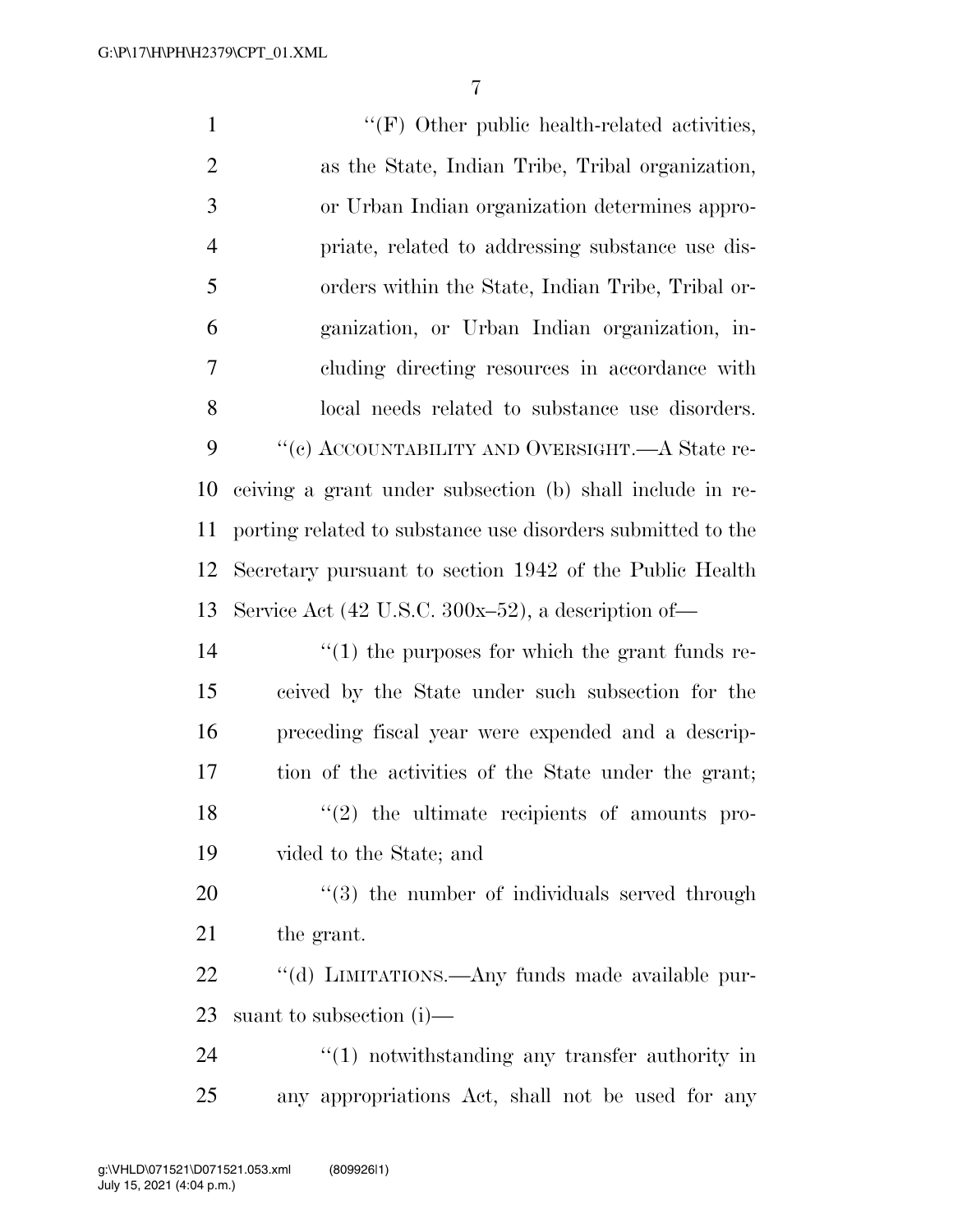purpose other than the grant program in subsection (b); and

 ''(2) shall be subject to the same requirements as substance use disorders prevention and treatment programs under titles V and XIX of the Public Health Service Act (42 U.S.C. 290aa et seq., 300w et seq.).

8 "'(e) INDIAN TRIBES, TRIBAL ORGANIZATIONS, AND URBAN INDIAN ORGANIZATIONS.—The Secretary, in con- sultation with Indian Tribes, Tribal organizations, and Urban Indian organizations, shall identify and establish appropriate mechanisms for Indian Tribes, Tribal organi- zations, and Urban Indian organizations to demonstrate or report the information as required under subsections (b), (c), and (d).

 ''(f) REPORT TO CONGRESS.—Not later than Sep- tember 30, 2024, and biennially thereafter, the Secretary shall submit to the Committee on Health, Education, Labor, and Pensions of the Senate and the Committee on Energy and Commerce of the House of Representatives, and the Committees on Appropriations of the House of Representatives and the Senate, a report that includes a summary of the information provided to the Secretary in reports made pursuant to subsections (c) and (e), includ-ing—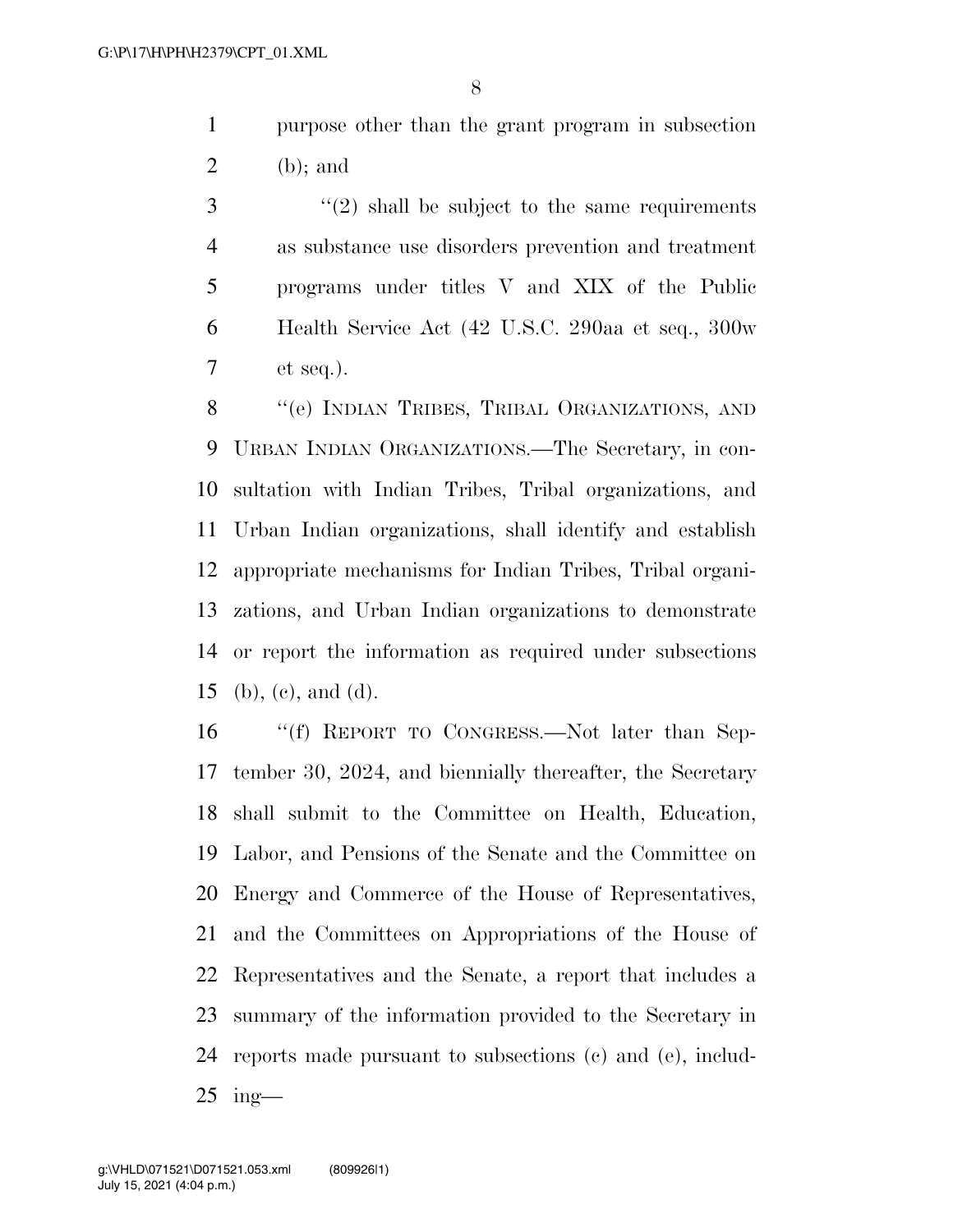$\mathcal{L}(1)$  the purposes for which grant funds are awarded under this section;

3 ''(2) the activities of the grant recipients; and ''(3) for each State, Indian Tribe, Tribal orga- nization, and Urban Indian organization that re- ceives a grant under this section, the funding level provided to such recipient.

 ''(g) TECHNICAL ASSISTANCE.—The Secretary, in- cluding through the Tribal Training and Technical Assist- ance Center of the Substance Abuse and Mental Health Services Administration, shall provide States, Indian Tribes, Tribal organizations, and Urban Indian organiza- tions, as applicable, with technical assistance concerning grant application and submission procedures under this section, award management activities, and enhancing out- reach and direct support to rural and underserved commu- nities and providers in addressing substance use disorders. 18 "(h) DEFINITIONS.—In this section:

19 "(1) INDIAN TRIBE.—The term 'Indian Tribe' has the meaning given the term 'Indian tribe' in sec- tion 4 of the Indian Self-Determination and Edu-22 cation Assistance Act (25 U.S.C. 5304).

23 "(2) TRIBAL ORGANIZATION.—The term 'Tribal organization' has the meaning given the term 'tribal organization' in such section 4.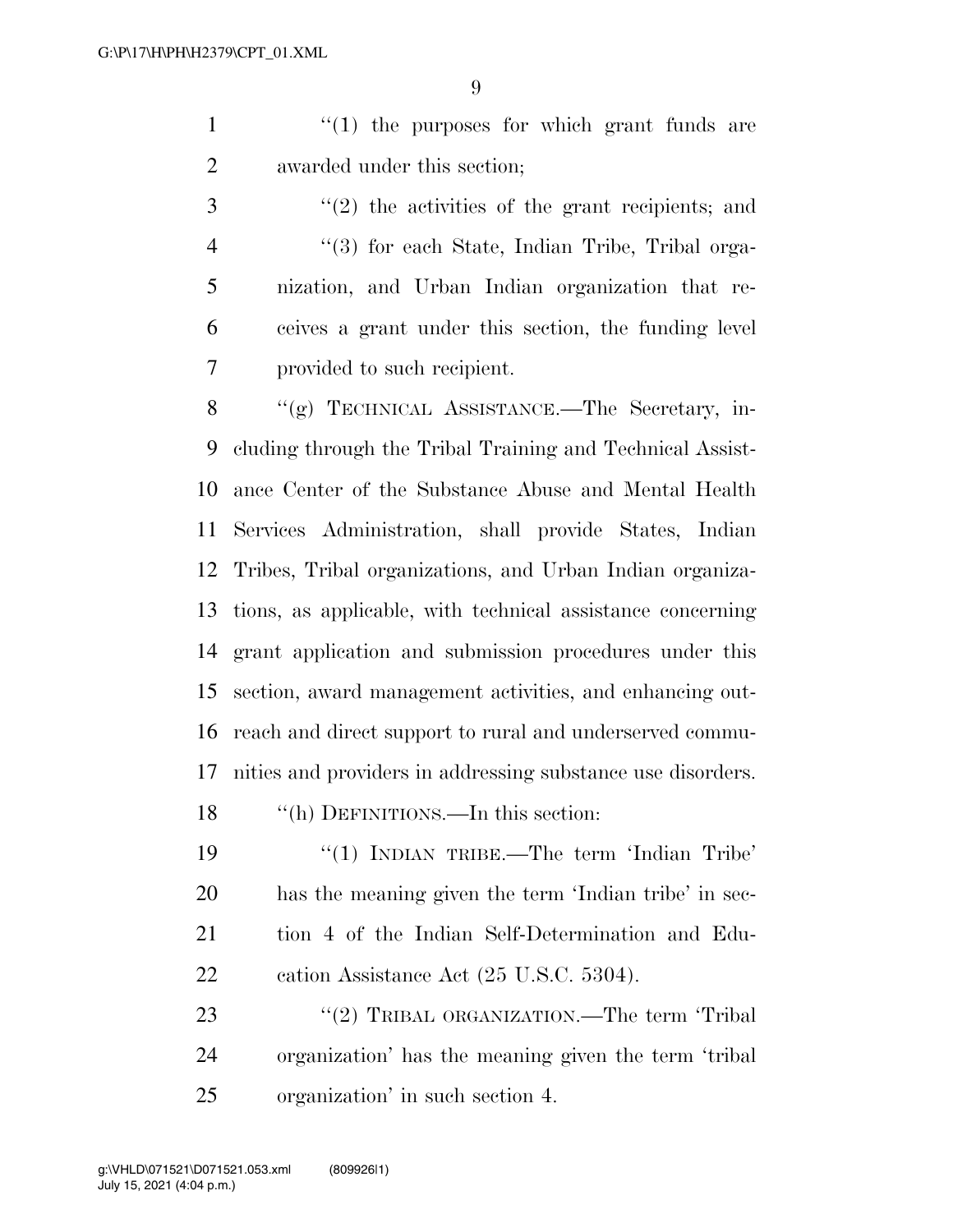| $\mathbf{1}$   | "(3) STATE.—The term 'State' has the mean-             |
|----------------|--------------------------------------------------------|
| $\overline{2}$ | ing given such term in section 1954(b) of the Public   |
| 3              | Health Service Act $(42 \text{ U.S.C. } 300x-64(b)).$  |
| $\overline{4}$ | "(4) URBAN INDIAN ORGANIZATION.—The term               |
| 5              | 'Urban Indian organization' has the meaning given      |
| 6              | such term in section 4 of the Indian Health Care       |
| 7              | Improvement Act.                                       |
| 8              | "(i) AUTHORIZATION OF APPROPRIATIONS.—                 |
| 9              | "(1) IN GENERAL.—For purposes of carrying              |
| 10             | out the grant program under subsection (b), there is   |
| 11             | authorized to be appropriated $$1,750,000,000$ for     |
| 12             | each of fiscal years 2022 through 2027, to remain      |
| 13             | available until expended.                              |
| 14             | "(2) FEDERAL ADMINISTRATIVE EXPENSES.-                 |
| 15             | Of the amounts made available for each fiscal year     |
| 16             | to award grants under subsection (b), the Secretary    |
| 17             | shall not use more than 20 percent for Federal ad-     |
| 18             | ministrative expenses, training, technical assistance, |
| 19             | and evaluation.                                        |
| <b>20</b>      | "(3) SET ASIDE.—Of the amounts made avail-             |
| 21             | able for each fiscal year to award grants under sub-   |
| 22             | section (b) for a fiscal year, the Secretary shall—    |
| 23             | "(A) award 5 percent to Indian Tribes,                 |
| 24             | Tribal organizations, and Urban Indian organi-         |
| 25             | zations; and                                           |